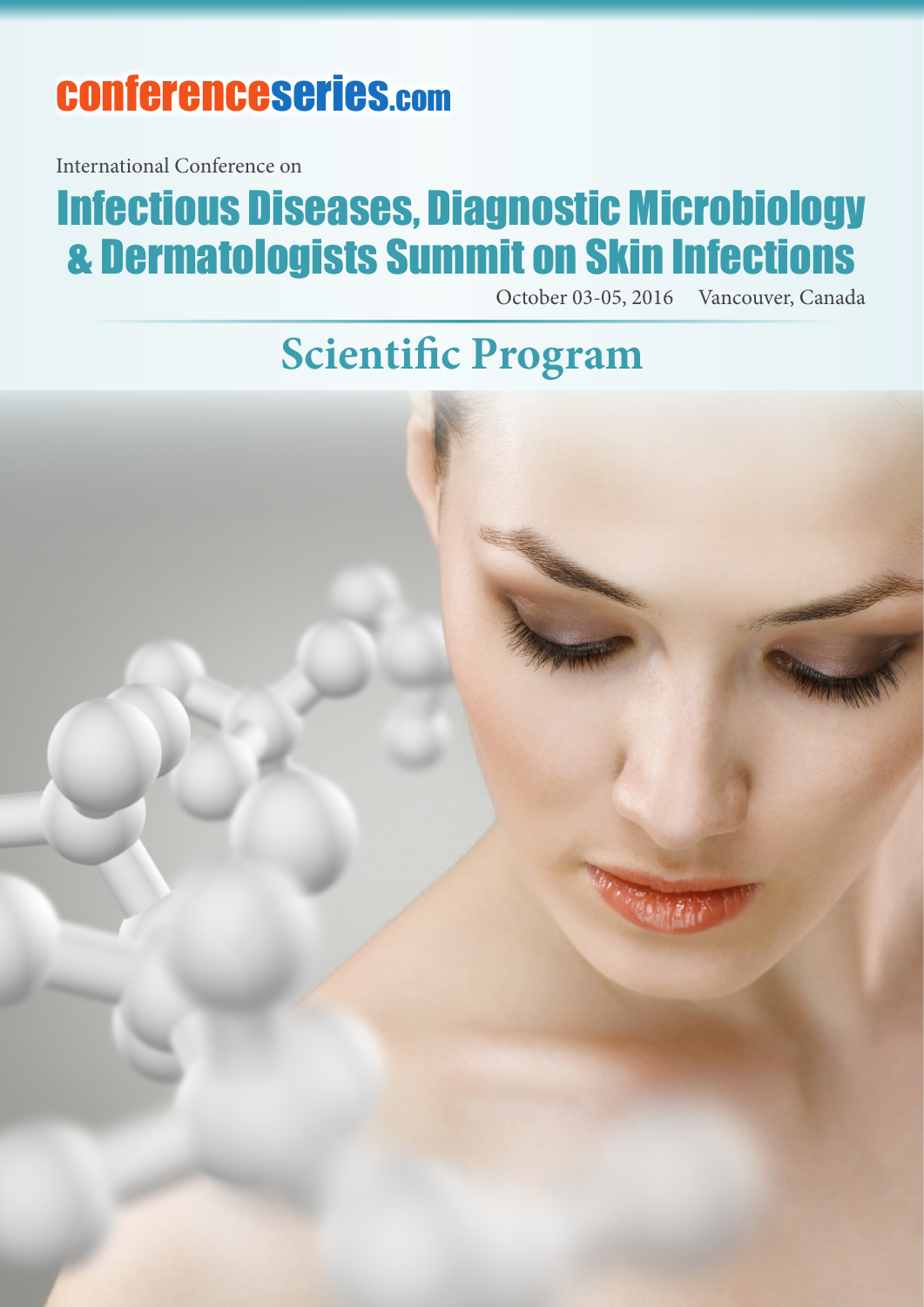#### **09:00-09:30 Registrations**

**Day 1 October 03, 2016**

**Fraser North**

# conferenceseries.com 09:30-10:00 Opening Ceremony

|                                                                                                                                                             | <b>Keynote Forum</b>                                                                                                                                                                     |  |
|-------------------------------------------------------------------------------------------------------------------------------------------------------------|------------------------------------------------------------------------------------------------------------------------------------------------------------------------------------------|--|
| 10:00-10:45                                                                                                                                                 | Title: Proteins and Peptides from Pathogenic Bacteria with Anti-viral, Anti-parasitic and<br><b>Anti-cancer Activity</b>                                                                 |  |
|                                                                                                                                                             | Ananda M Chakrabarty, University of Illinois College of Medicine, USA                                                                                                                    |  |
|                                                                                                                                                             | Coffee Break 10:45-11:05 @ Foyer                                                                                                                                                         |  |
| 11:05-11:50                                                                                                                                                 | Title: Acne and rosacea: Update on pathophysiology and treatment<br>Madalene C Y Heng, David Geffen School of Medicine at UCLA, USA                                                      |  |
| 11:50-12:25                                                                                                                                                 | Title: Cross talk between innate and adaptive immunity in infection<br>Xi Yang, University of Manitoba, Canada                                                                           |  |
|                                                                                                                                                             | Lunch Break 12:30-13:30 @ Restaurant                                                                                                                                                     |  |
|                                                                                                                                                             | Sessions: Types of Infectious Diseases   Pathogens of Infectious Diseases   Mechanism and Immunology of<br>Diseases   Diagnostic Microbiology: Applications   Therapies and Therapeutics |  |
|                                                                                                                                                             | Session Chair: Ananda M Chakrabarty, University if Illinois College of Medicine, USA<br>Session Co-chair: Xi Yang, University of Manitoba, Canada                                        |  |
|                                                                                                                                                             | <b>Session Introduction</b>                                                                                                                                                              |  |
|                                                                                                                                                             | Title: Whole genome sequencing for identification of pathogens from whole blood: febrile<br>13:30-14:00 neutropenia and beyond                                                           |  |
|                                                                                                                                                             | George S Watts, University of Arizona Cancer Center, USA                                                                                                                                 |  |
| Title: Management of warning system and national surveillance of Culicoides biting midges<br>14:00-14:30 transmitting arboviruses on cattle farm, 2014-2015 |                                                                                                                                                                                          |  |
|                                                                                                                                                             | Yeon-Hee Kim, Animal and Plant Quarantine Agency, Republic of Korea                                                                                                                      |  |
|                                                                                                                                                             | Title: Correlation between antifungals susceptibility of Cryptococcus spp. and outcome of patients with<br>14:30-15:00 HIV/AIDS with Cryptococcal meningitis                             |  |
|                                                                                                                                                             | Márcia de Souza Carvalho Melhem, Adolfo Lutz Institute, Brazil                                                                                                                           |  |
|                                                                                                                                                             | Title: Crimean-Congo haemorrhagic fever virus surveillance in Iran                                                                                                                       |  |
| 15:00-15:30                                                                                                                                                 | Sadegh Chinikar, Pasteur Institute of Iran, Iran                                                                                                                                         |  |
|                                                                                                                                                             | <b>Title: Mycobacterial Growth Inhibition by lipophilic compounds</b>                                                                                                                    |  |
| 15:30-16:00                                                                                                                                                 | Falah A M Salih, Universiti Malaysia Sabah, Malaysia                                                                                                                                     |  |
|                                                                                                                                                             | Coffee Break 16:00-16:20 @ Foyer                                                                                                                                                         |  |
|                                                                                                                                                             | Sessions: Skin and Infectious Diseases   Dermatologic Surgery   Therapies for Skin Disorders  <br>Genodermatosis   Diagnostic and Clinical Analysis   Dermatological Diseases            |  |
|                                                                                                                                                             | Session Chair: Pieter Spee, FibroTx LLC, Estonia<br>Session Co-Chair: Devashri Mukherjee, Decision Resources Group, India                                                                |  |
|                                                                                                                                                             | <b>Session Introduction</b>                                                                                                                                                              |  |
|                                                                                                                                                             | Tittle:Towards skin point-of care devices for personalized skin treatment based on non-invasive<br>16:20-16:50 biomarker measurements directly from the skin surface                     |  |
|                                                                                                                                                             | Pieter Spee, FibroTx LLC, Estonia                                                                                                                                                        |  |
|                                                                                                                                                             | Title: Local skin flap utilization for cutaneous malignancies: A practical approach for success to<br>16:50-17:20 reconstruction                                                         |  |
|                                                                                                                                                             | <b>Colin P White, Surrey Memorial Hospital, Canada</b>                                                                                                                                   |  |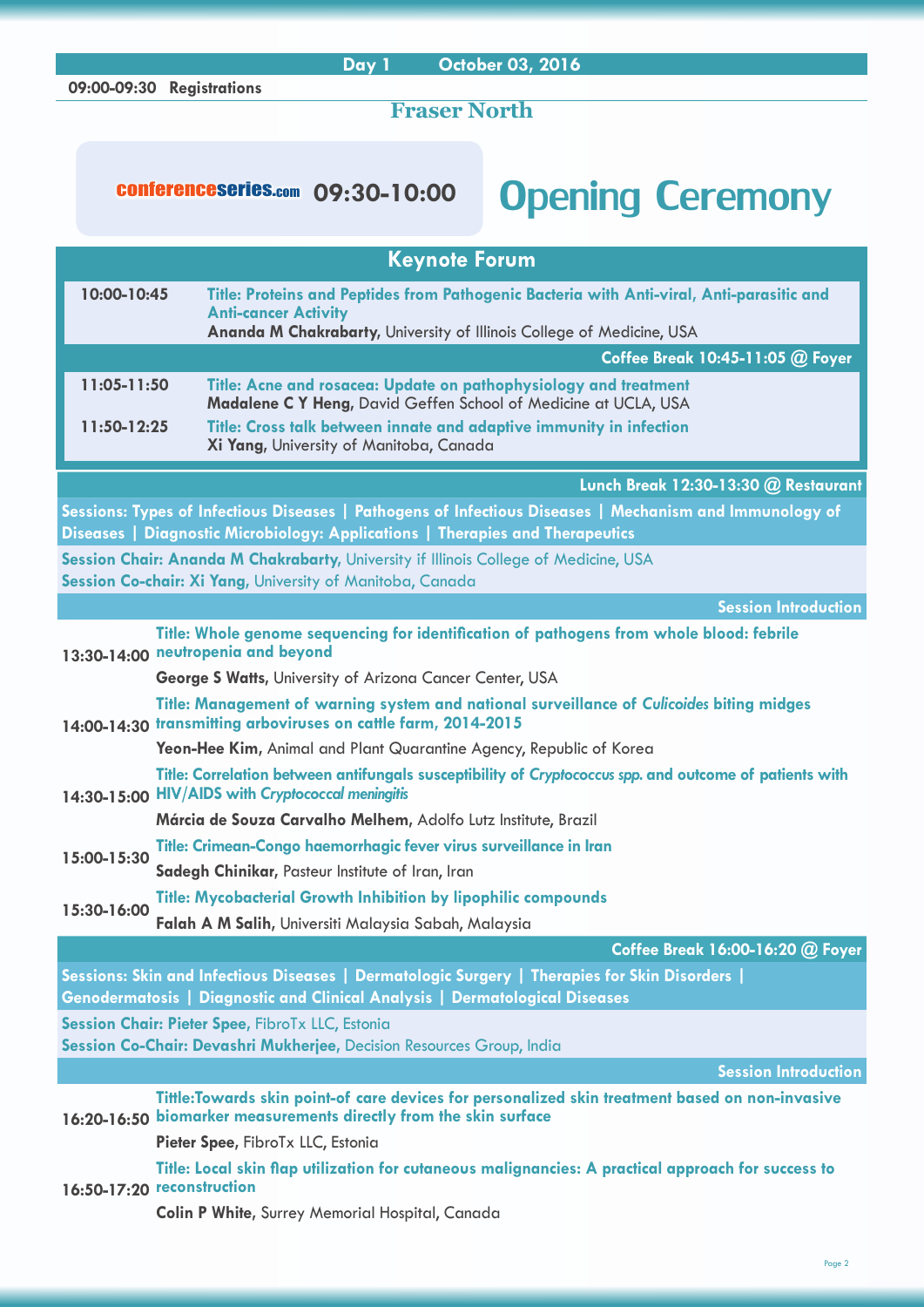| Title: Controlled delivery of kynurenic acid: A novel approach to prevention of post-surgical<br>17:20-17:50 fibrosis                                                                    |  |  |
|------------------------------------------------------------------------------------------------------------------------------------------------------------------------------------------|--|--|
| Layla Nabai, Firefighters' Burn& Wound healing Laboratory, Canada                                                                                                                        |  |  |
| Tittle: Efficacy of "Interferon alpha-2a combined with PUVA" compared with "PUVA                                                                                                         |  |  |
| 17:50-18:20 monotherapy" in various stages of Mycosis Fungoides (MF)                                                                                                                     |  |  |
| Pooya Khan Mohammad Beigi, University of British Columbia, Canada                                                                                                                        |  |  |
| <b>Panel Discussion</b>                                                                                                                                                                  |  |  |
| Day 2<br>October 04, 2016                                                                                                                                                                |  |  |
| <b>Fraser North</b>                                                                                                                                                                      |  |  |
| <b>Keynote Forum</b>                                                                                                                                                                     |  |  |
| 10:00-10:45<br>Title: A new approach in preventing hypertrophic scarring/keloid<br>Aziz Ghahary, University of British Columbia, Canada                                                  |  |  |
| Coffee Break 10:45-11:05 @ Foyer                                                                                                                                                         |  |  |
| Sessions: Skin and Infectious Diseases   Dermatologic Surgery   Therapies for Skin Disorders                                                                                             |  |  |
| Genodermatosis   Diagnostic and Clinical Analysis   Dermatological Diseases                                                                                                              |  |  |
| Session Chair: Madalene C Y Heng, David Geffen School of Medicine at UCLA, USA<br>Session Co-chair: Pieter Spee, FibroTx LLC, Estonia                                                    |  |  |
| <b>Session Introduction</b>                                                                                                                                                              |  |  |
| Tittle: P.versicolor and skin conditions in dark skin                                                                                                                                    |  |  |
| 11:05-11:35<br>Dawit Zewdie, Mazoria Higher Clinic, Ethiopia                                                                                                                             |  |  |
| Tittle: Application of Adipose Derived Progenitor Cells for Treatment of Chronic Wounds                                                                                                  |  |  |
| 11:35-12:05<br>R B Jalili, University of British Columbia, Vancouver, BC, Canada                                                                                                         |  |  |
| Title: The global burden of atopic dermatitis                                                                                                                                            |  |  |
| 12:05-12:35<br>Devashri Mukherjee, Decision Resources Group, India                                                                                                                       |  |  |
| <b>Special Session on</b>                                                                                                                                                                |  |  |
| Title: Phosphorylase kinase inhibition and removal of aggravating factors in the induction of long<br>12:35-13:20 term remissions in psoriasis                                           |  |  |
| Madalene C Y Heng, David Geffen School of Medicine at UCLA, USA                                                                                                                          |  |  |
| Lunch Break 13:20-14:10 @ Restaurant                                                                                                                                                     |  |  |
| Sessions: Types of Infectious Diseases   Pathogens of Infectious Diseases   Mechanism and Immunology of<br>Diseases   Diagnostic Microbiology: Applications   Therapies and Therapeutics |  |  |
| Session Chair: Falah A M Salih, Universiti Malaysia Sabah, Malaysia                                                                                                                      |  |  |
| Session Co-chair: Márcia de Souza Carvalho Melhem, Adolfo Lutz Institute, Brazil                                                                                                         |  |  |
| <b>Session Introduction</b>                                                                                                                                                              |  |  |
| Title: Antibiotic utilization in in the internal wards of a teaching hospital using ATC/DDD<br>14:10-14:40 Methodology: A comparison study                                               |  |  |
| Fereshteh Raeessi, Azad University, Iran                                                                                                                                                 |  |  |
| Title: Prevalence of bacterial bloodstream infections of neonates in Benin City, Nigeria<br>14:40-15:10                                                                                  |  |  |
| Samuel A Aziegbemhin, University of Benin, Nigeria                                                                                                                                       |  |  |
| <b>Young Researchers Forum</b>                                                                                                                                                           |  |  |
| Title: Gene Xpert: A New Tool For The Rapid Detection Of Rifampicin Resistance In Mycobacterium<br>15:10-15:30 tuberculosis                                                              |  |  |
| Muhammad Saeed, Allama Iqbal Medical College, Pakistan                                                                                                                                   |  |  |
| <b>Title: To be Updated</b><br>15:30-15:50                                                                                                                                               |  |  |
| <b>Ifossa Francois, Saint Kitts and Nevi</b>                                                                                                                                             |  |  |
| Coffee Break 15:50-16:10 @ Foyer                                                                                                                                                         |  |  |